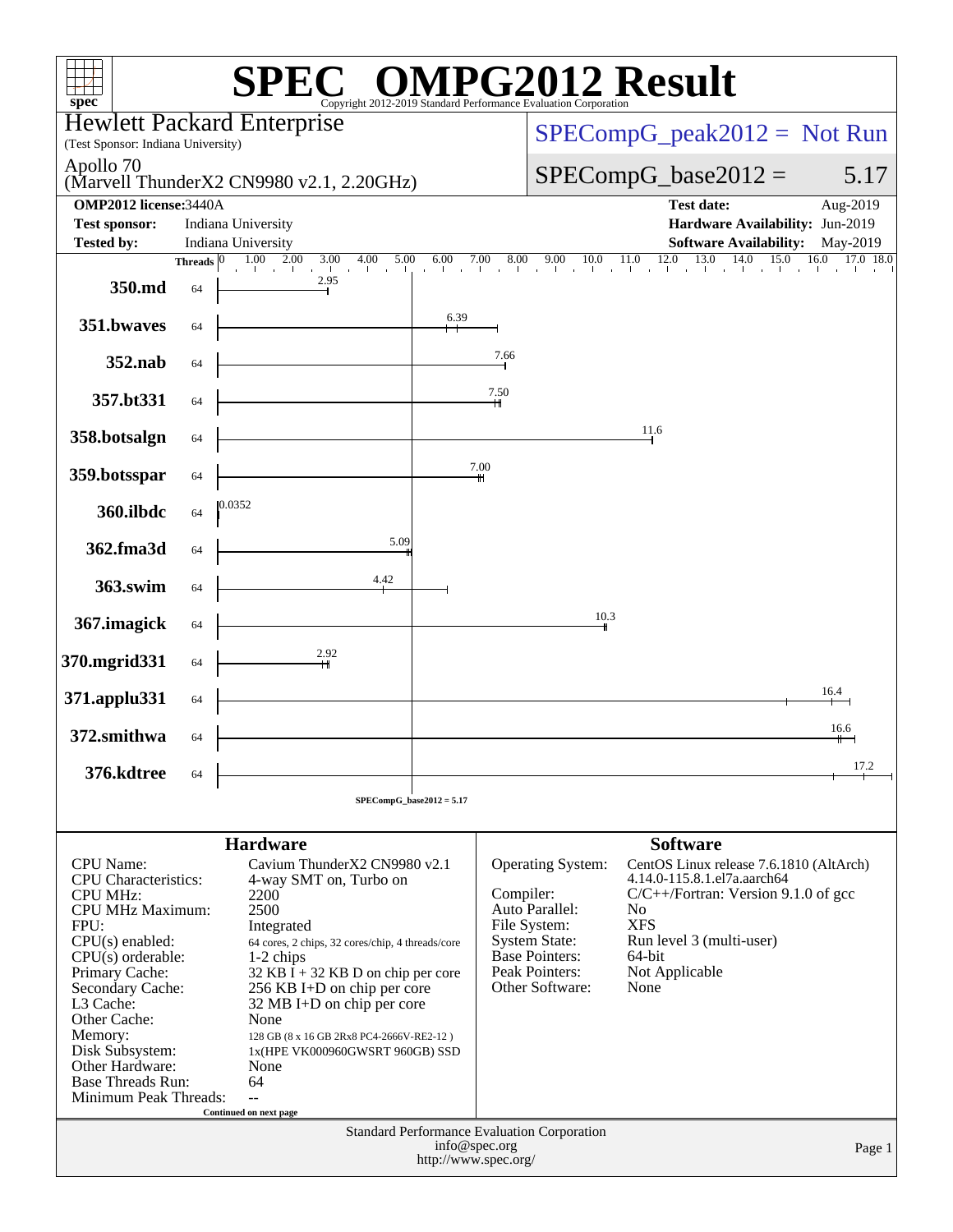Hewlett Packard Enterprise

## $SPECompG_peak2012 = Not Run$  $SPECompG_peak2012 = Not Run$

 $SPECompG_base2012 = 5.17$  $SPECompG_base2012 = 5.17$ 

Apollo 70

### (Marvell ThunderX2 CN9980 v2.1, 2.20GHz)

(Test Sponsor: Indiana University)

[Maximum Peak Threads:](http://www.spec.org/auto/omp2012/Docs/result-fields.html#MaximumPeakThreads)

**[OMP2012 license:](http://www.spec.org/auto/omp2012/Docs/result-fields.html#OMP2012license)**3440A **[Test date:](http://www.spec.org/auto/omp2012/Docs/result-fields.html#Testdate)** Aug-2019 **[Test sponsor:](http://www.spec.org/auto/omp2012/Docs/result-fields.html#Testsponsor)** Indiana University **[Hardware Availability:](http://www.spec.org/auto/omp2012/Docs/result-fields.html#HardwareAvailability)** Jun-2019 **[Tested by:](http://www.spec.org/auto/omp2012/Docs/result-fields.html#Testedby)** Indiana University **[Software Availability:](http://www.spec.org/auto/omp2012/Docs/result-fields.html#SoftwareAvailability)** May-2019

Standard Performance Evaluation Corporation **[Results Table](http://www.spec.org/auto/omp2012/Docs/result-fields.html#ResultsTable) [Benchmark](http://www.spec.org/auto/omp2012/Docs/result-fields.html#Benchmark) [Threads](http://www.spec.org/auto/omp2012/Docs/result-fields.html#Threads) [Seconds](http://www.spec.org/auto/omp2012/Docs/result-fields.html#Seconds) [Ratio](http://www.spec.org/auto/omp2012/Docs/result-fields.html#Ratio) [Seconds](http://www.spec.org/auto/omp2012/Docs/result-fields.html#Seconds) [Ratio](http://www.spec.org/auto/omp2012/Docs/result-fields.html#Ratio) [Seconds](http://www.spec.org/auto/omp2012/Docs/result-fields.html#Seconds) [Ratio](http://www.spec.org/auto/omp2012/Docs/result-fields.html#Ratio) Base [Threads](http://www.spec.org/auto/omp2012/Docs/result-fields.html#Threads) [Seconds](http://www.spec.org/auto/omp2012/Docs/result-fields.html#Seconds) [Ratio](http://www.spec.org/auto/omp2012/Docs/result-fields.html#Ratio) [Seconds](http://www.spec.org/auto/omp2012/Docs/result-fields.html#Seconds) [Ratio](http://www.spec.org/auto/omp2012/Docs/result-fields.html#Ratio) [Seconds](http://www.spec.org/auto/omp2012/Docs/result-fields.html#Seconds) [Ratio](http://www.spec.org/auto/omp2012/Docs/result-fields.html#Ratio) Peak** [350.md](http://www.spec.org/auto/omp2012/Docs/350.md.html) 64 **[1572](http://www.spec.org/auto/omp2012/Docs/result-fields.html#Median) [2.95](http://www.spec.org/auto/omp2012/Docs/result-fields.html#Median)** 1571 2.95 1579 2.93 [351.bwaves](http://www.spec.org/auto/omp2012/Docs/351.bwaves.html) 64 **[709](http://www.spec.org/auto/omp2012/Docs/result-fields.html#Median) [6.39](http://www.spec.org/auto/omp2012/Docs/result-fields.html#Median)** 742 6.11 607 7.46 [352.nab](http://www.spec.org/auto/omp2012/Docs/352.nab.html) 64 509 7.65 **[508](http://www.spec.org/auto/omp2012/Docs/result-fields.html#Median) [7.66](http://www.spec.org/auto/omp2012/Docs/result-fields.html#Median)** 507 7.68 [357.bt331](http://www.spec.org/auto/omp2012/Docs/357.bt331.html) 64 **[632](http://www.spec.org/auto/omp2012/Docs/result-fields.html#Median) [7.50](http://www.spec.org/auto/omp2012/Docs/result-fields.html#Median)** 641 7.40 628 7.55 [358.botsalgn](http://www.spec.org/auto/omp2012/Docs/358.botsalgn.html) 64 375 11.6 **[375](http://www.spec.org/auto/omp2012/Docs/result-fields.html#Median) [11.6](http://www.spec.org/auto/omp2012/Docs/result-fields.html#Median)** 376 11.6 [359.botsspar](http://www.spec.org/auto/omp2012/Docs/359.botsspar.html) 64 755 6.95 **[750](http://www.spec.org/auto/omp2012/Docs/result-fields.html#Median) [7.00](http://www.spec.org/auto/omp2012/Docs/result-fields.html#Median)** 741 7.08 [360.ilbdc](http://www.spec.org/auto/omp2012/Docs/360.ilbdc.html) 64 **[101160](http://www.spec.org/auto/omp2012/Docs/result-fields.html#Median) [0.0352](http://www.spec.org/auto/omp2012/Docs/result-fields.html#Median)** 101299 0.0351 100746 0.0353 [362.fma3d](http://www.spec.org/auto/omp2012/Docs/362.fma3d.html) 64 **[747](http://www.spec.org/auto/omp2012/Docs/result-fields.html#Median) [5.09](http://www.spec.org/auto/omp2012/Docs/result-fields.html#Median)** 753 5.04 736 5.16 [363.swim](http://www.spec.org/auto/omp2012/Docs/363.swim.html) 64 1028 4.41 **[1025](http://www.spec.org/auto/omp2012/Docs/result-fields.html#Median) [4.42](http://www.spec.org/auto/omp2012/Docs/result-fields.html#Median)** 741 6.11 [367.imagick](http://www.spec.org/auto/omp2012/Docs/367.imagick.html) 64 [680](http://www.spec.org/auto/omp2012/Docs/result-fields.html#Median) **[10.3](http://www.spec.org/auto/omp2012/Docs/result-fields.html#Median)** 683 10.3 679 10.4 [370.mgrid331](http://www.spec.org/auto/omp2012/Docs/370.mgrid331.html) 64 1579 2.80 1494 2.96 **[1515](http://www.spec.org/auto/omp2012/Docs/result-fields.html#Median) [2.92](http://www.spec.org/auto/omp2012/Docs/result-fields.html#Median)** [371.applu331](http://www.spec.org/auto/omp2012/Docs/371.applu331.html) 64 **[370](http://www.spec.org/auto/omp2012/Docs/result-fields.html#Median) [16.4](http://www.spec.org/auto/omp2012/Docs/result-fields.html#Median)** 360 16.8 400 15.2 [372.smithwa](http://www.spec.org/auto/omp2012/Docs/372.smithwa.html) 64 316 17.0 324 16.5 **[323](http://www.spec.org/auto/omp2012/Docs/result-fields.html#Median) [16.6](http://www.spec.org/auto/omp2012/Docs/result-fields.html#Median)** [376.kdtree](http://www.spec.org/auto/omp2012/Docs/376.kdtree.html) 64 274 16.4 **[261](http://www.spec.org/auto/omp2012/Docs/result-fields.html#Median) [17.2](http://www.spec.org/auto/omp2012/Docs/result-fields.html#Median)** 250 18.0 Results appear in the [order in which they were run.](http://www.spec.org/auto/omp2012/Docs/result-fields.html#RunOrder) Bold underlined text [indicates a median measurement.](http://www.spec.org/auto/omp2012/Docs/result-fields.html#Median) **[Platform Notes](http://www.spec.org/auto/omp2012/Docs/result-fields.html#PlatformNotes)** Sysinfo program /home/lijunj/spec/omp2012-1.1/Docs/sysinfo Revision 563 of 2016-06-10 (097295389cf6073d8c3b03fa376740a5) running on armstrong.sca.iu.edu Sun Jul 28 20:45:39 2019 This section contains SUT (System Under Test) info as seen by some common utilities. To remove or add to this section, see: <http://www.spec.org/omp2012/Docs/config.html#sysinfo> From /proc/cpuinfo \* \* Did not identify cpu model. If you would \* like to write your own sysinfo program, see \* www.spec.org/omp2012/config.html#sysinfo \* \* \* 0 "physical id" tags found. Perhaps this is an older system, \* or a virtualized system. Not attempting to guess how to \* count chips/cores for this system. \* 256 "processors" cores, siblings (Caution: counting these is hw and system dependent. The following excerpts from /proc/cpuinfo might not be reliable. Use with caution.) Continued on next page

[info@spec.org](mailto:info@spec.org) <http://www.spec.org/>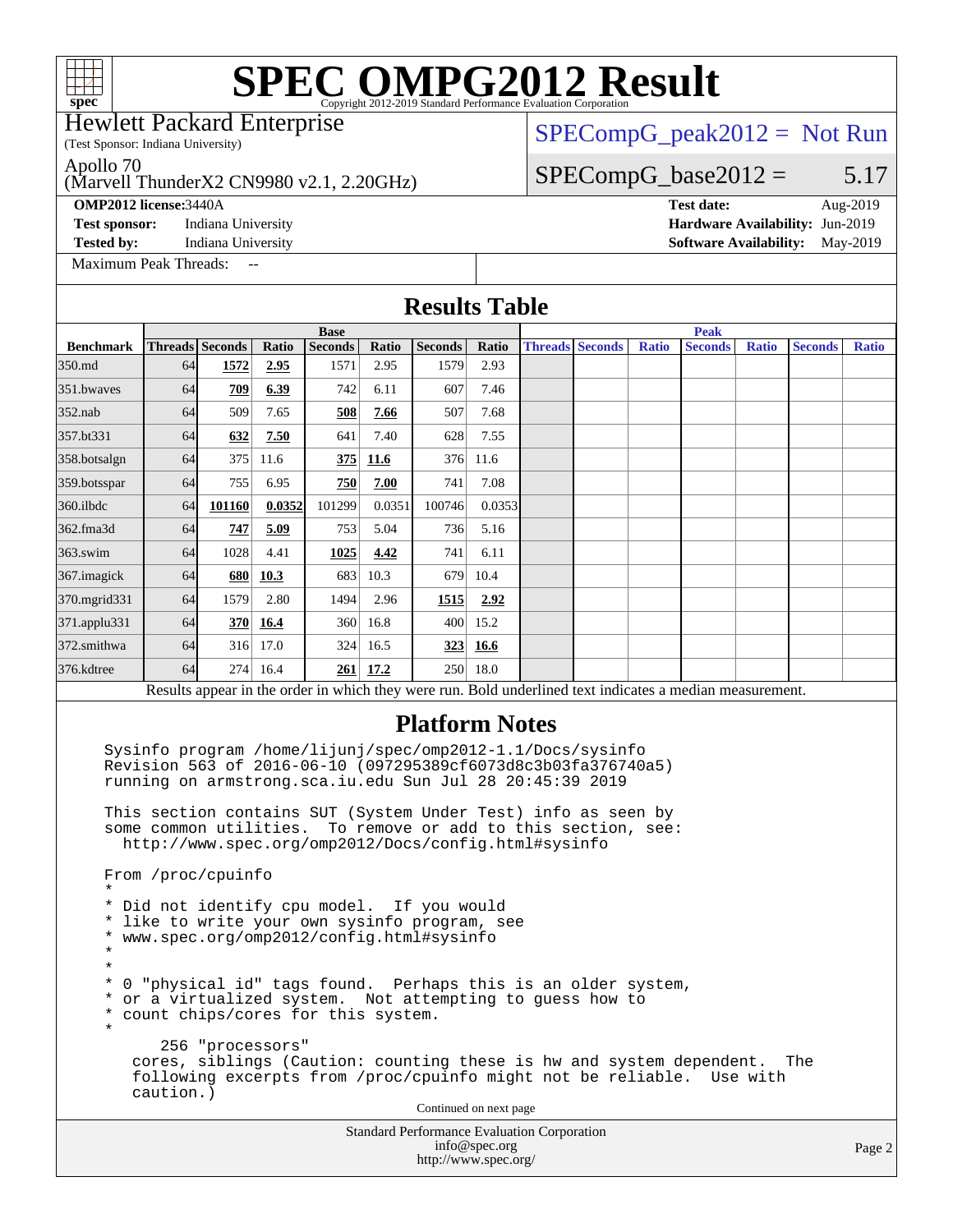

(Test Sponsor: Indiana University) Hewlett Packard Enterprise

 $SPECompG_peak2012 = Not Run$  $SPECompG_peak2012 = Not Run$ 

Apollo 70

(Marvell ThunderX2 CN9980 v2.1, 2.20GHz)

**[Test sponsor:](http://www.spec.org/auto/omp2012/Docs/result-fields.html#Testsponsor)** Indiana University **[Hardware Availability:](http://www.spec.org/auto/omp2012/Docs/result-fields.html#HardwareAvailability)** Jun-2019

 $SPECompG_base2012 = 5.17$  $SPECompG_base2012 = 5.17$ **[OMP2012 license:](http://www.spec.org/auto/omp2012/Docs/result-fields.html#OMP2012license)**3440A **[Test date:](http://www.spec.org/auto/omp2012/Docs/result-fields.html#Testdate)** Aug-2019

**[Tested by:](http://www.spec.org/auto/omp2012/Docs/result-fields.html#Testedby)** Indiana University **[Software Availability:](http://www.spec.org/auto/omp2012/Docs/result-fields.html#SoftwareAvailability)** May-2019

### **[Platform Notes \(Continued\)](http://www.spec.org/auto/omp2012/Docs/result-fields.html#PlatformNotes)**

Standard Performance Evaluation Corporation [info@spec.org](mailto:info@spec.org) <http://www.spec.org/> Page 3 From /proc/meminfo MemTotal: 133322880 kB HugePages\_Total: 0<br>Hugepagesize: 524288 kB Hugepagesize: From /etc/\*release\* /etc/\*version\* centos-release: CentOS Linux release 7.6.1810 (AltArch) centos-release-upstream: Derived from Red Hat Enterprise Linux 7.6 (Source) os-release: NAME="CentOS Linux" VERSION="7 (AltArch)" ID="centos" ID\_LIKE="rhel fedora" VERSION\_ID="7" PRETTY\_NAME="CentOS\_Linux 7 (AltArch)" ANSI\_COLOR="0;31" CPE\_NAME="cpe:/o:centos:centos:7" redhat-release: CentOS Linux release 7.6.1810 (AltArch) system-release: CentOS Linux release 7.6.1810 (AltArch) system-release-cpe: cpe:/o:centos:centos:7 uname -a: Linux armstrong.sca.iu.edu 4.14.0-115.8.1.el7a.aarch64 #1 SMP Wed Jun 5 15:01:21 UTC 2019 aarch64 aarch64 aarch64 GNU/Linux run-level 3 Jul 2 15:36 SPEC is set to: /home/lijunj/spec/omp2012-1.1 Filesystem Type Size Used Avail Use% Mounted on /dev/mapper/centos-root xfs 256G 86G 171G 34% / Additional information from dmidecode: Warning: Use caution when you interpret this section. The 'dmidecode' program reads system data which is "intended to allow hardware to be accurately determined", but the intent may not be met, as there are frequent changes to hardware, firmware, and the "DMTF SMBIOS" standard. (End of data from sysinfo program) **[General Notes](http://www.spec.org/auto/omp2012/Docs/result-fields.html#GeneralNotes)** Environment Variables: OMP\_STACKSIZE=2G ulimit -s unlimited BIOS Info: Version: L50\_5.13\_1.0.6 Release Date: 07/10/2018 Continued on next page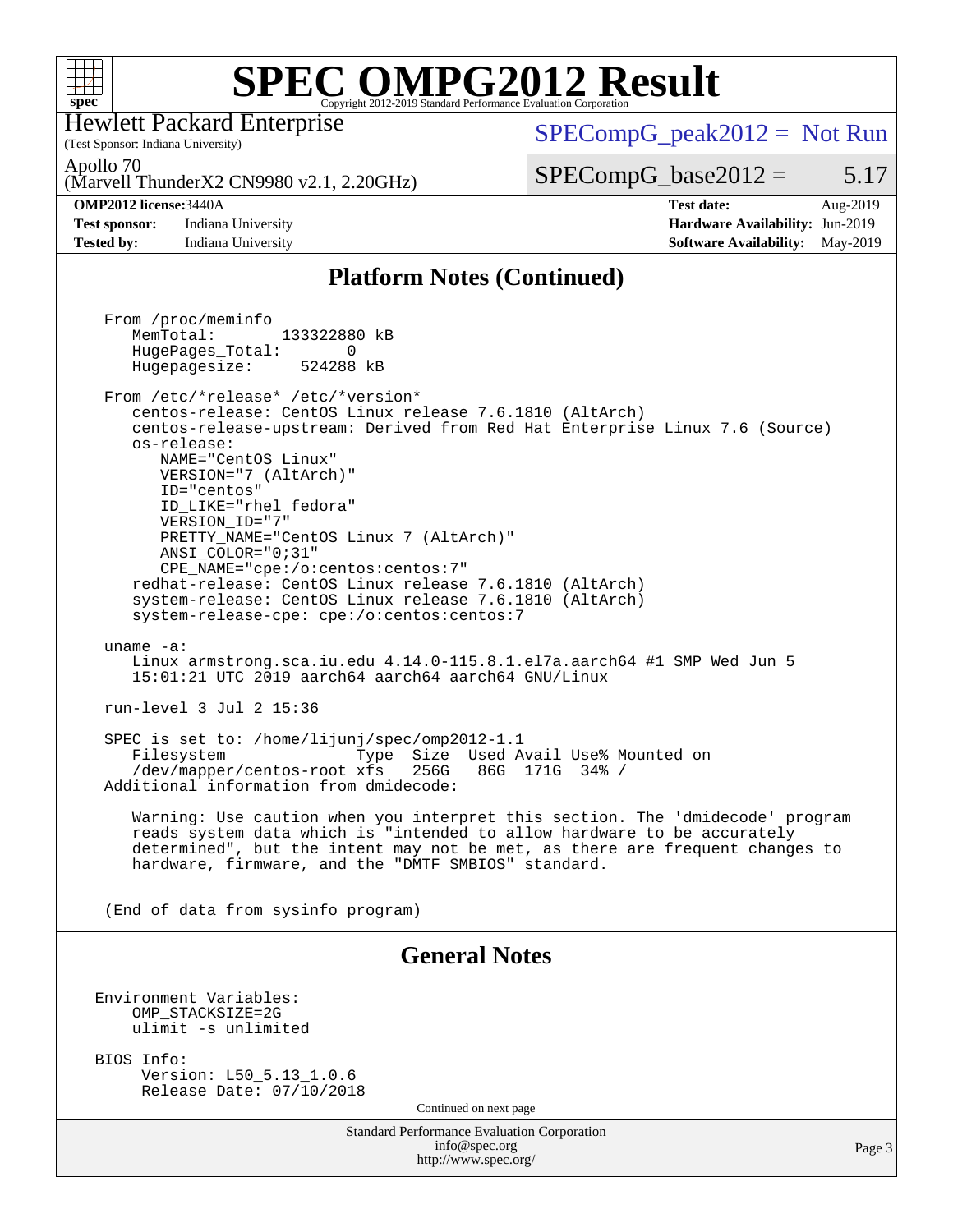

Hewlett Packard Enterprise

 $SPECompG_peak2012 = Not Run$  $SPECompG_peak2012 = Not Run$ 

Apollo 70

(Marvell ThunderX2 CN9980 v2.1, 2.20GHz)

(Test Sponsor: Indiana University)

**[Test sponsor:](http://www.spec.org/auto/omp2012/Docs/result-fields.html#Testsponsor)** Indiana University **[Hardware Availability:](http://www.spec.org/auto/omp2012/Docs/result-fields.html#HardwareAvailability)** Jun-2019

 $SPECompG_base2012 = 5.17$  $SPECompG_base2012 = 5.17$ 

**[OMP2012 license:](http://www.spec.org/auto/omp2012/Docs/result-fields.html#OMP2012license)**3440A **[Test date:](http://www.spec.org/auto/omp2012/Docs/result-fields.html#Testdate)** Aug-2019 **[Tested by:](http://www.spec.org/auto/omp2012/Docs/result-fields.html#Testedby)** Indiana University **[Software Availability:](http://www.spec.org/auto/omp2012/Docs/result-fields.html#SoftwareAvailability)** May-2019

### **[General Notes \(Continued\)](http://www.spec.org/auto/omp2012/Docs/result-fields.html#GeneralNotes)**

BIOS Settings: Turbo/CPPC Mode: Autonomous Turbo

Spectre & Meltdown: Yes: The test sponsor attests, as of date of publication, that CVE-2017-5754 (Meltdown) is mitigated in the system as tested and documented. Yes: The test sponsor attests, as of date of publication, that CVE-2017-5753 (Spectre variant 1) is mitigated in the system as tested and documented. Yes: The test sponsor attests, as of date of publication, that CVE-2017-5715 (Spectre variant 2) is mitigated in the system as tested and documented.

## **[Base Compiler Invocation](http://www.spec.org/auto/omp2012/Docs/result-fields.html#BaseCompilerInvocation)**

[C benchmarks](http://www.spec.org/auto/omp2012/Docs/result-fields.html#Cbenchmarks): [gcc](http://www.spec.org/omp2012/results/res2019q3/omp2012-20190812-00182.flags.html#user_CCbase_gcc_e0d511356bd44120af49cc96c9dcf3b3)

[C++ benchmarks:](http://www.spec.org/auto/omp2012/Docs/result-fields.html#CXXbenchmarks)  $g++$ 

[Fortran benchmarks](http://www.spec.org/auto/omp2012/Docs/result-fields.html#Fortranbenchmarks): [gfortran](http://www.spec.org/omp2012/results/res2019q3/omp2012-20190812-00182.flags.html#user_FCbase_gfortran_a303edaa4a81c8aab35b1bda5c9ef7ba)

## **[Base Portability Flags](http://www.spec.org/auto/omp2012/Docs/result-fields.html#BasePortabilityFlags)**

```
 350.md: -ffree-form -fno-range-check
  363.swim: -mcmodel=large
367.imagick: -std=c99
```
# **[Base Optimization Flags](http://www.spec.org/auto/omp2012/Docs/result-fields.html#BaseOptimizationFlags)**

[C benchmarks](http://www.spec.org/auto/omp2012/Docs/result-fields.html#Cbenchmarks):

[-O3](http://www.spec.org/omp2012/results/res2019q3/omp2012-20190812-00182.flags.html#user_CCbase_f-O3) [-ffast-math](http://www.spec.org/omp2012/results/res2019q3/omp2012-20190812-00182.flags.html#user_CCbase_f-ffast-math) [-mcpu=native](http://www.spec.org/omp2012/results/res2019q3/omp2012-20190812-00182.flags.html#user_CCbase_f-mcpu_8022b0ebebd1cfddb76fd2cd38caa1e3) [-fopenmp](http://www.spec.org/omp2012/results/res2019q3/omp2012-20190812-00182.flags.html#user_CCbase_f-fopenmp) [-fsigned-char](http://www.spec.org/omp2012/results/res2019q3/omp2012-20190812-00182.flags.html#user_CCbase_f-signed-char_ea072296ce3abda7ab095741e7c36064)

[C++ benchmarks:](http://www.spec.org/auto/omp2012/Docs/result-fields.html#CXXbenchmarks) [-O3](http://www.spec.org/omp2012/results/res2019q3/omp2012-20190812-00182.flags.html#user_CXXbase_f-O3) [-ffast-math](http://www.spec.org/omp2012/results/res2019q3/omp2012-20190812-00182.flags.html#user_CXXbase_f-ffast-math) [-mcpu=native](http://www.spec.org/omp2012/results/res2019q3/omp2012-20190812-00182.flags.html#user_CXXbase_f-mcpu_8022b0ebebd1cfddb76fd2cd38caa1e3) [-fopenmp](http://www.spec.org/omp2012/results/res2019q3/omp2012-20190812-00182.flags.html#user_CXXbase_f-fopenmp)

[Fortran benchmarks](http://www.spec.org/auto/omp2012/Docs/result-fields.html#Fortranbenchmarks): [-O3](http://www.spec.org/omp2012/results/res2019q3/omp2012-20190812-00182.flags.html#user_FCbase_f-O3) [-ffast-math](http://www.spec.org/omp2012/results/res2019q3/omp2012-20190812-00182.flags.html#user_FCbase_f-ffast-math) [-mcpu=native](http://www.spec.org/omp2012/results/res2019q3/omp2012-20190812-00182.flags.html#user_FCbase_f-mcpu_8022b0ebebd1cfddb76fd2cd38caa1e3) [-fopenmp](http://www.spec.org/omp2012/results/res2019q3/omp2012-20190812-00182.flags.html#user_FCbase_f-fopenmp)

The flags files that were used to format this result can be browsed at

[http://www.spec.org/omp2012/flags/hpe\\_apollo70\\_bios.html](http://www.spec.org/omp2012/flags/hpe_apollo70_bios.html) <http://www.spec.org/omp2012/flags/gcc-linux64.20190904.html>

> Standard Performance Evaluation Corporation [info@spec.org](mailto:info@spec.org) <http://www.spec.org/>